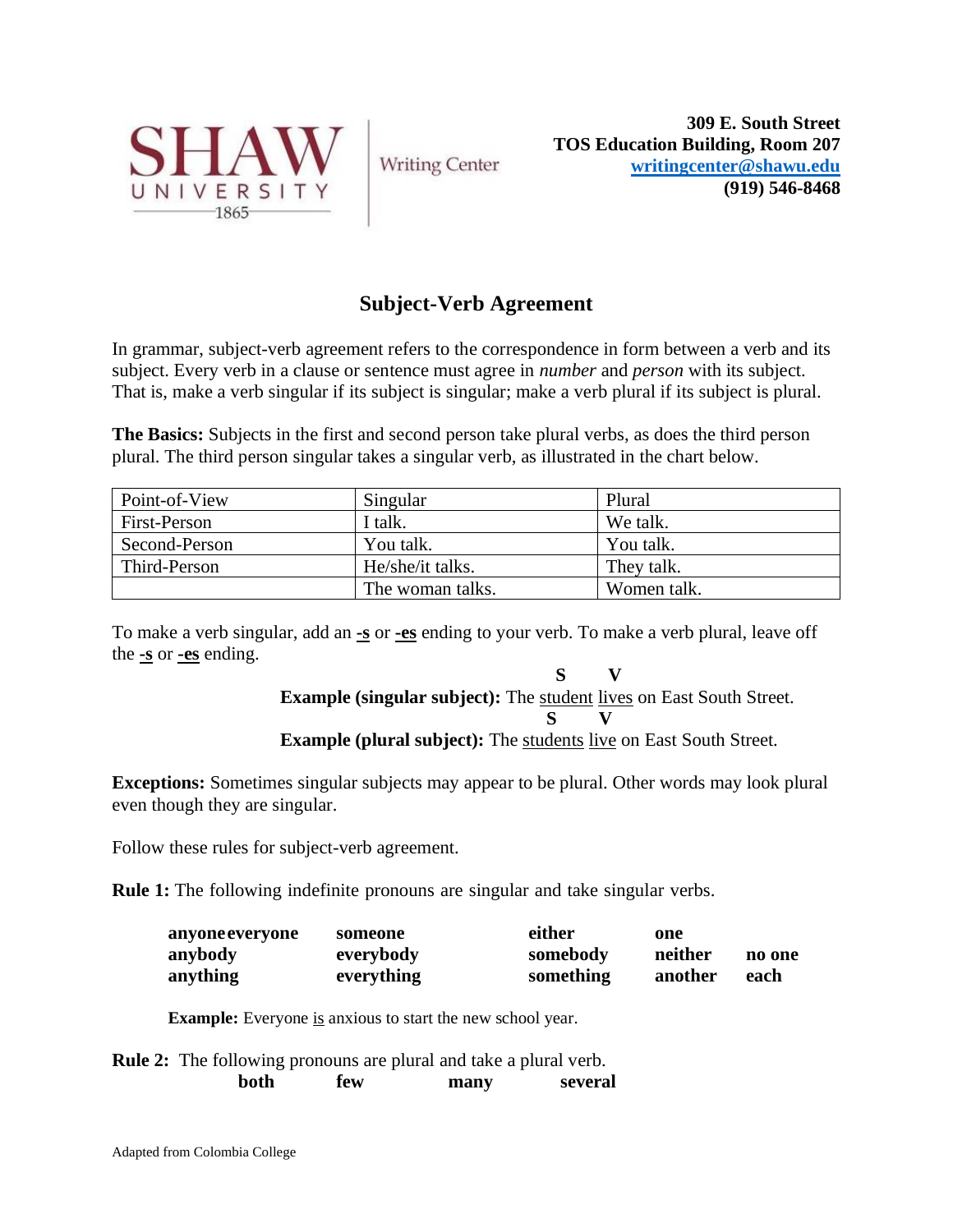**Example:** Several were encouraged to continue the discussion.

**Rule 3**: The following pronouns may be either singular or plural depending on the prepositional phrase that follows.

**some most any all none**

**Example:** Some of the cookie was eaten already. (some refers to *cookie* which is singular) Some of the windows have screens. (some refers to *windows* which is plural)

**Rule 4:** Do not be confused by prepositional phrases which come between the subject and verb. The subject of the sentence is never part of a prepositional phrase.

 **S Prepositional Phrase V Example:** Any history of rock and roll festivals is sure to begin with the concert at Woodstock.

**Rule 5:** The following collective nouns can be either singular or plural. When they refer to a group of people or things as one unit, they take a singular verb. When they refer to the individuals within a group, they take a plural verb. Most of the time, these nouns are singular.

| audience | family | orchestra | band | team |
|----------|--------|-----------|------|------|
| class    | group  | crowd     | jury |      |

**Example:** The team was reentering the arena. **(acting as one unit)** The team were arguing among themselves. **(acting as individuals within a group)**

**Rule 6:** The following nouns are singular, although they appear to be plural. As the subject of a sentence, they take a singular verb.

| civics    | mumps    | measles              |
|-----------|----------|----------------------|
| athletics | physics  | <b>United States</b> |
| genetics  | politics | economics            |
| news      | series   | mathematics          |

**Example:** Athletics is a popular department on Shaw University's campus.

**Rule 7**: The following nouns do not take singular forms. They are plural in meaning and always take a plural verb.

| trousers | pants           | <b>Jeans</b> |
|----------|-----------------|--------------|
| shears   | <b>SCISSOFS</b> | pliers       |

**Example:** The pants are in the drawer.

Note: If the word **"pair"** precedes the noun, use the singular verb. **Example:** The pair of pants is in the drawer.